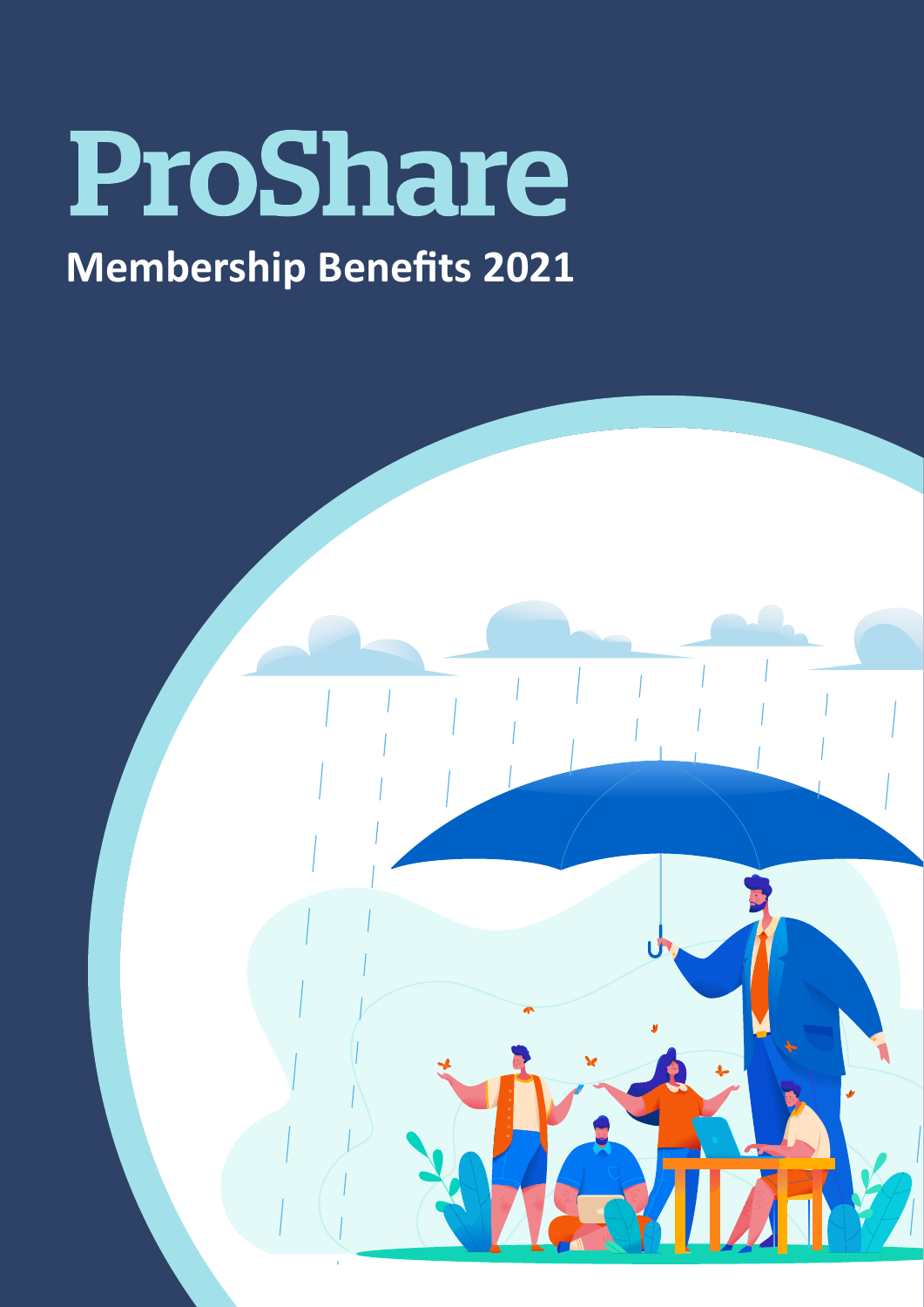#### **ProShare Membership Benefits 2021**

ProShare was established in 1992 by HM Treasury, a group of FTSE 100 companies and the London Stock Exchange to promote wider share ownership. Today, we work with companies of all sizes and across all sectors, helping to promote employee share ownership in the UK, as the voice of employee share plan practitioners and professionals. ProShare is a nonpartisan, not-for-profit organisation, and we are funded solely through membership and our events.

Our Gold level members each have a seat on our **Advisory Panel**, which advises ProShare on its strategy and policy asks. We are delighted that, over the years, a number of existing members have decided to upgrade to Gold membership. Our **flagship events** of the year are the Annual Conference which, in normal years, attracts more than 350 share plan professionals and industry experts, and our Annual Awards night, attracting more than 550 members and guests. Our Summer Social has been a very popular addition to our calendar of events and we hope to be able to repeat it in 2022. All three events offer ample and varied opportunities for sponsorship, client hospitality and networking. We also run informal social and networking events for our members throughout the year. Our most recent annual Celebrating Excellence event was held online in May 2021. It was a real triumph and a fantastic opportunity to hear success stories from our award winners. This followed on from a record 'live' audience in 2020. We completed our

first virtual conference in October 2020 with just short of 250 registered attendees, and 2021's conference will also be held online across the afternoons of 29th and 30th September. Our Annual Awards Dinner on December 6th 2021 is being planned as a live event. **Sponsorship opportunities** for our flagship events are made available in Q1 each year and, in addition to significant discounts, our Gold level members have a priority booking period for these before they are offered to our other members.

As well as the member discounts and offers listed on the following page, each Gold Member also receives **three free tickets** to our *Celebrating Excellence* and *Annual Conference*, both of which are considered key events across the share plans industry.

**Gold Members** also receive one **free attendee place** at each of our *Introduction To Employee Share Plans* workshops which are led by industry experts and usually run three times each year.

**Gold Members** also have the opportunity to co-host a webinar with ProShare, covering an agreed topic on an annual basis. Each webinar session will be advertised and promoted in our monthly newsletter and on our social media channels.

#### **Focus groups & Forums**

We run various members-only focus groups for several different core interest areas including:

- **Brexit**
- Global Issues
- Share Plans in Financial Services
- SMEs (including private company valuations), and
- Tax Advantaged Plans.

We also run additional focus groups where the need arises and last year we established an Administrator Forum, a unique environment in which our plan administrator members can discuss a wide range of issues of shared professional interest. These groups enable plan issuer, provider and advisor members to come together (by telephone, webinar, or in person) to discuss issues in a confidential forum, to share best practice and to identify practical solutions. All focus group meetings and calls are conducted under the 'Chatham House' rule to ensure compliance with relevant competition law.

ProShare also host WEG (Worked Example Group) meetings from time to time.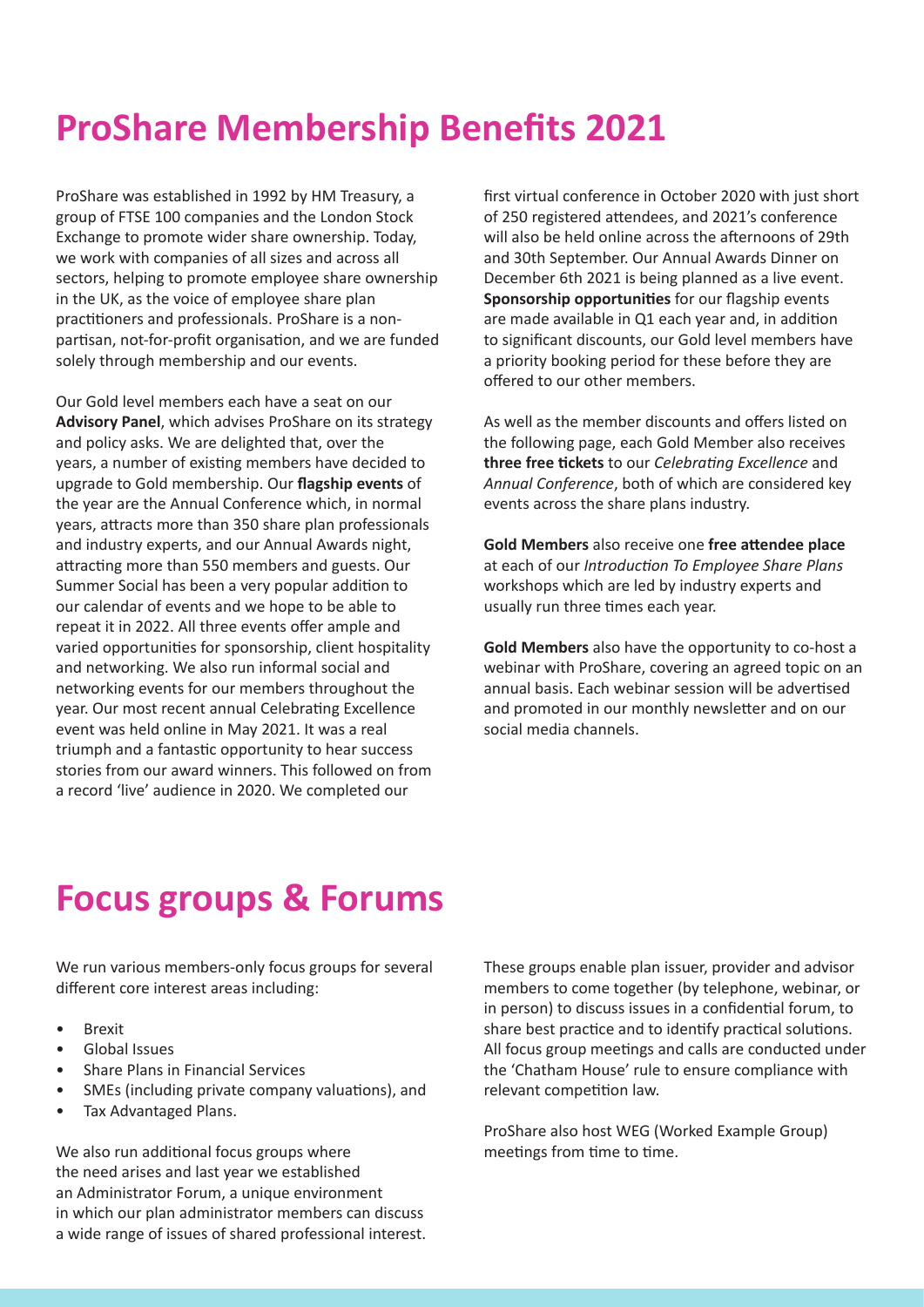### **Liaison with HMRC, HM Treasury and fellow industry bodies**

As a member-led organisation we are always keen to hear views from our members on all areas of employee share ownership. We meet regularly with HMRC, HM Treasury, the Office of Tax Simplification, the Department for Business, Energy and Industrial Strategy, Members of Parliament, and other regulatory and industry bodies, to express our members' views and to ensure that the benefits of employee share ownership continue to be understood and appreciated by those in positions of influence.

ProShare is the principal lobbyist for employee share ownership in the UK and has a strong track record of influence at the heart of Government. We successfully lobbied the European Commission for a relaxation of the Prospectus Directive/Regulation requirements and were one of the original lobbyists for the creation of a new form of all-employee share plan - the Share Incentive Plan (SIP) - which came into being in 2000/2001. We helped secure compensation guarantees from the Financial Services Compensation Scheme (FSCS) for Save as You Earn (SAYE) option holders in 2008, and we led a five year campaign to increase the maximum saving limits for participants. This resulted in a doubling of the SAYE savings limit from £250 a month to £500 a month in April 2014, as well as significant limit increases for SIP participants.

ProShare played key roles in gaining HM Treasury's support for extending the SAYE contributions break period from 6 months to 12 months for all participants back in 2018 and, in July 2020, the extension of the 'disqualifying event' rule for EMI option holders who can no longer meet the relevant working time requirement because of the COVID-19 pandemic.

ProShare has long campaigned for the modernisation of SAYE and the SIP, the UK's flagship all-employee plans with more than 2.5m participants. We have recently been speaking with our issuer members about the future of the SIP and collating responses and evidence for HM Treasury on the impact that a reduction in the SIP holding period from 5 years to 3 years might have. We also provided a full response after speaking with our members to the Chancellor's Call for Evidence on Enterprise Management Incentives (EMI) schemes and plans.

We lobby on a range of ad-hoc issues affecting member companies, their employees, and the broader share plans industry, and we are always happy to field technical queries to HMRC for members on a 'nonames' basis where required. Technical detail on our current policy change objectives can be provided separately on request.

#### **Member discounts and offers**

Members receive substantial discounts when booking:

- Seminars, training courses and workshops
- Conference delegate places
- Tables at the Annual Awards
- Exclusive member-only events

Our members have the opportunity to post their share plans-related roles and vacancies on our website. We also promote our members' events where these might be of interest to the wider membership through our newsletters, LinkedIn group and via our social media channels.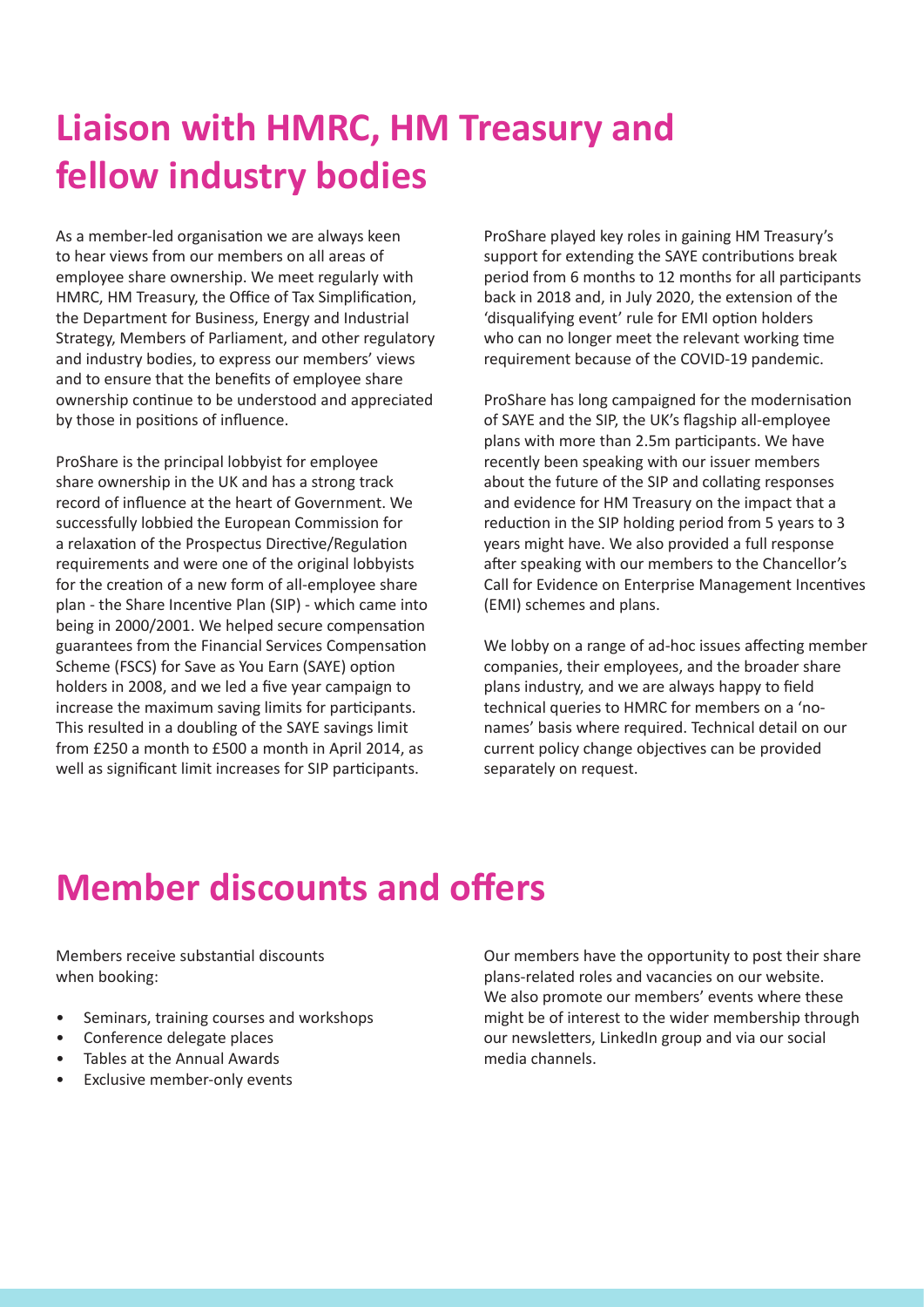#### **Working in share plans**

ProShare is committed to helping share plans professionals to develop their own skills and capabilities (and those of their workforces), and to advance their careers in share plans. Our close relationship with the Chartered Governance Institute training team means that members can also benefit from the Institute's wider training and development programme.

ProShare offers bespoke, on-site training sessions which our members with larger workforces engaged in the operation or administration of share plans find especially useful. This is an extremely cost-effective and efficient way to train groups of employees whilst minimizing impact to 'BAU' operations.

#### **Webinars**

Our members have the opportunity to attend free webinars and to get involved in speaking at monthly webinars on hot topics. Previous webinars have included a Beginners Guide to IFRS2, a Participant Comms Masterclass, How to Set ESG Targets as well as many others

#### **Research**

All members receive a free copy of the annual *ProShare SAYE & SIP* Survey report. No other UK survey covers as much of the UK share plans market as this, which makes it an ideal tool for benchmarking plans against good practice and market trends. The 2020 Report will be launched in July 2021 and it will be fascinating to see exactly how much change was brought about to these key plans by the COVID-19 pandemic.

From time to time we commission additional independent research, working with carefully selected partners and academics. In 2017 we undertook research focussed on Millennials and their engagement with all-employee share plans and share ownership; the 'Attitudes to Employee Share Ownership' report.

For 2020-21 ProShare commissioned the Social Market Forum to undertake research to support our lobbying objectives and to inform and support the Share Plan industry. In May 2021 ProShare launched the SMF report - *"A stake in success - Re-imagining employee share plans for the 2020's"* - with recommendations for broadening the use of share plans as the UK focuses on the economic recovery post COVID.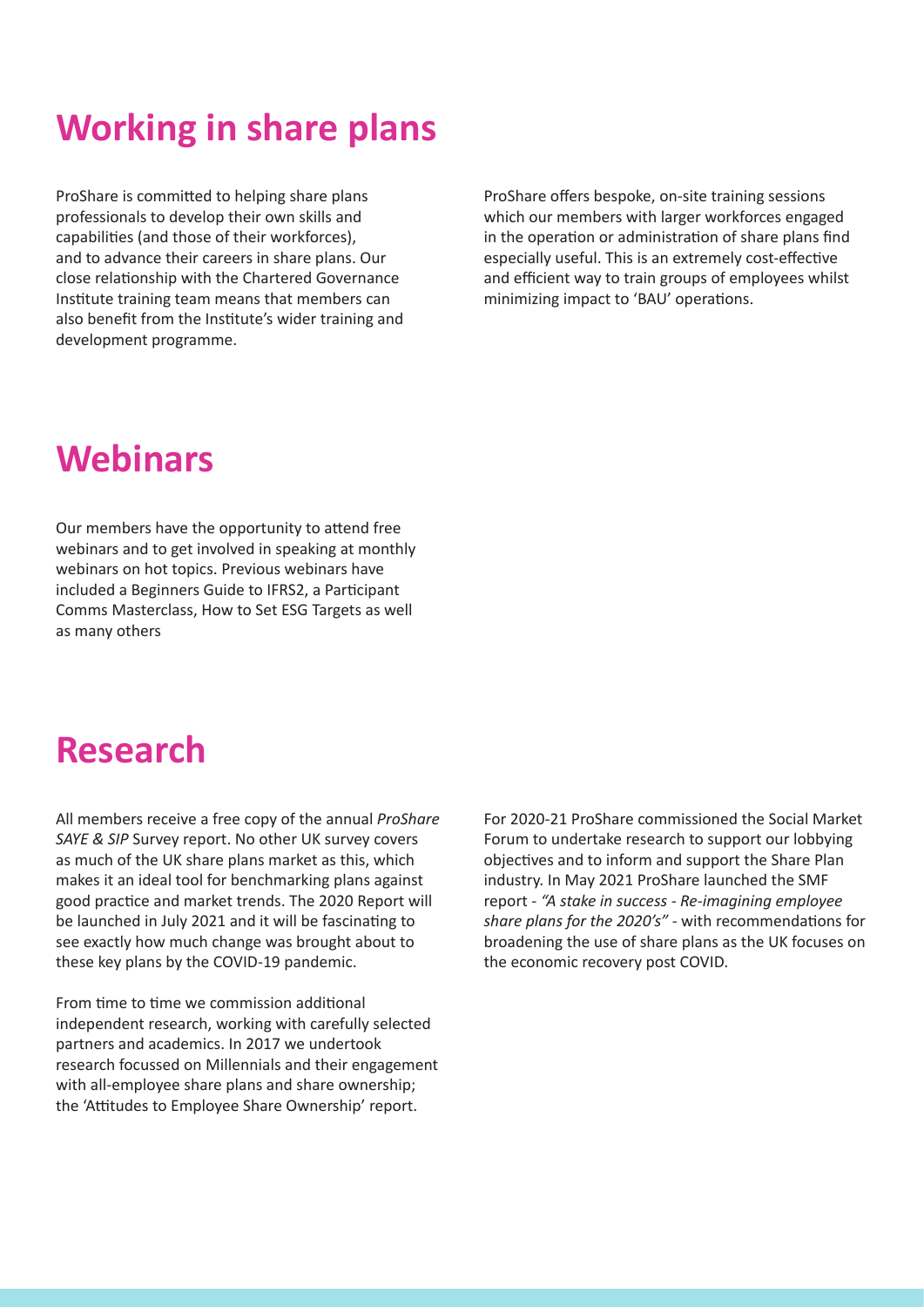#### **Regular newsletters**

Our monthly e-mail newsletter now reaches close to a thousand industry contacts and provides upto-date information and opinions on hot topics and technical developments, including topical articles from members. It also helps members to engage with our

events, know what's coming up, and plan and book their attendance in advance. Within our newsletters we offer members the opportunity to feature resources they are offering in the 'what our members are doing section'.

#### **Social media**

ProShare is active on LinkedIn and Twitter, helping to spread the word on employee share ownership and related topics. We issue 'thought leadership' pieces via LinkedIn, and we also run a fast-growing LinkedIn group which serves as a helpful additional communication channel for all those with an interest in employee share ownership.

You can join us on LinkedIn here: **www.linkedin.com/company/proshare**

Our Twitter handle is **@ProShareUK**.

We try to support members' social media campaigns by sharing and liking posts.

| <b>Membership level</b>                  | <b>Best suited to:</b>                                                                                       | <b>Annual fee</b><br>(exc. VAT) |
|------------------------------------------|--------------------------------------------------------------------------------------------------------------|---------------------------------|
| Sole                                     | Sole or independent practitioner or individual connected to the share<br>plans industry.                     | £110.00                         |
| <b>SME</b>                               | SMEs & companies with 500 or fewer employees; small advisory firms<br>with three or fewer ESO practitioners. | £595.00                         |
| Standard<br>(company / plan issuer)      | Companies issuing share plans.                                                                               | £1,000.00                       |
| Standard<br>(service provider / advisor) | Service providers and advisors.                                                                              | £2,610.00                       |
| Gold                                     | Large organisations.                                                                                         | £11,000.00                      |

#### **Membership levels**